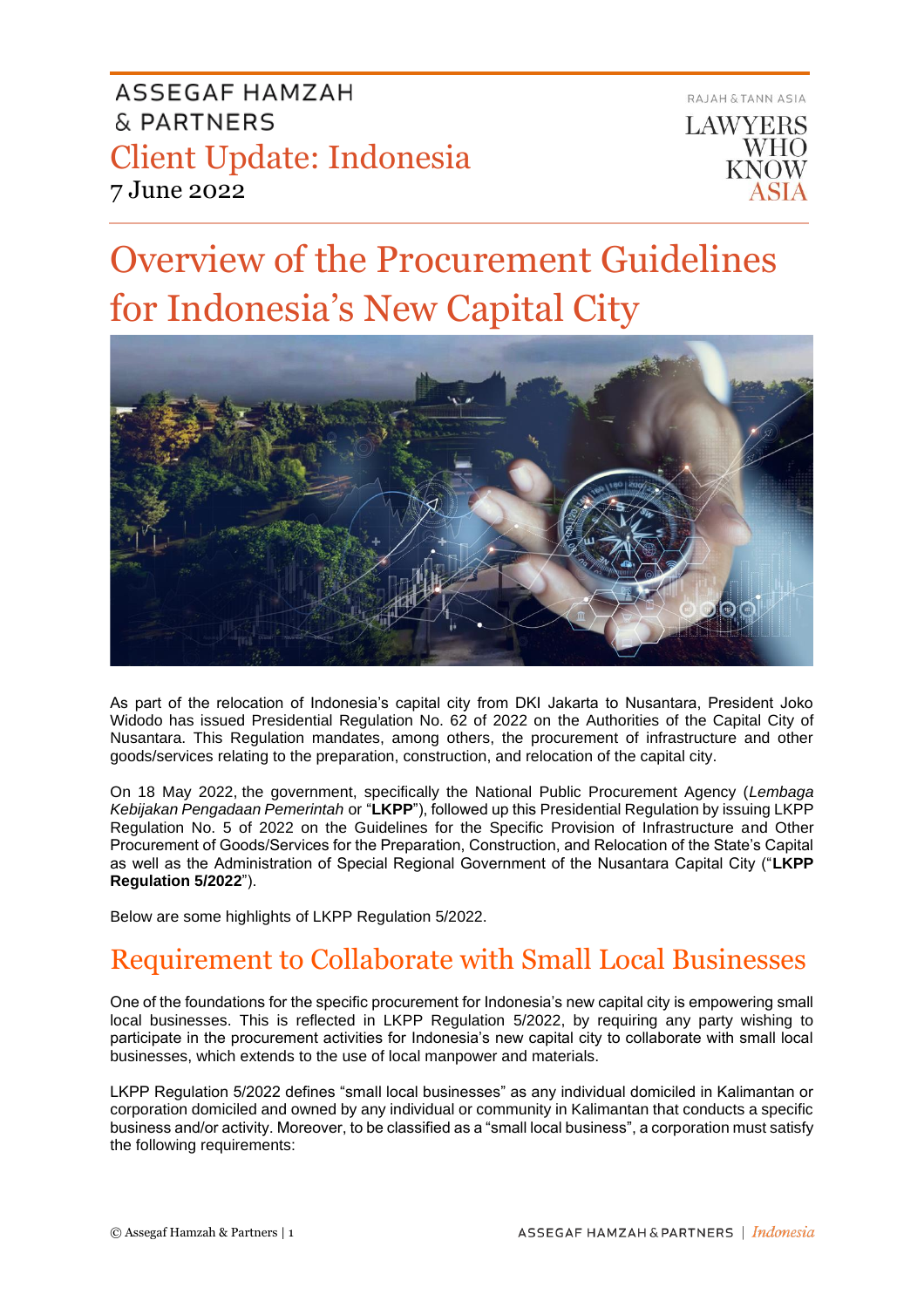RAJAH & TANN ASIA

## ASSEGAF HAMZAH & PARTNERS Client Update: Indonesia 7 June 2022



- (1). All or at least 50% of its shares must be owned by an individual or community domiciled in Kalimantan;
- (2). Its CEO must be domiciled in Kalimantan; and
- (3). The majority of its high-level management (if the members are an odd number) or half of its high-level management (if the members are an even number) are persons domiciled in Kalimantan.

LKPP Regulation 5/2022 allows the collaboration to be in the form of a partnership, subcontract, or any other form. However, the collaboration requirement can be exempted if:

- (1). There is no small local business that meets the applicable technical requirements;
- (2). The small local businesses are not adequate; or
- (3). The procurement is carried out through e-purchasing in the national or sectoral e-catalogue.

While the collaboration requirement extends to the use of local manpower and material, an exemption can be sought if:

- (1). There is no local manpower or material available in Kalimantan;
- (2). The local manpower or material is inadequate or inefficient; or
- (3). The local manpower or material does not meet the required standards.

## Additional Methods of Provider Selection

Besides methods of provider selection regulated under the general government procurement rules, LKPP Regulation 5/2022 also sets out guidelines for additional methods of provider selection for the new capital city, as follows:

### (1). *E-purchasing of consultation services*

Under the general government procurement rules, e-purchasing can only be used for the procurement of goods/construction work/other services. For the new capital city, e-purchasing can be used to procure consultation services.

### (2). *Repeat order for the procurement of goods/construction work/other services*

The general government procurement rules allow the same provider to be chosen if the procurement is a repeat order for consultation services. For the new capital city, LKPP Regulation 5/2022 extends this allowance to the procurement of goods, construction work, or other services.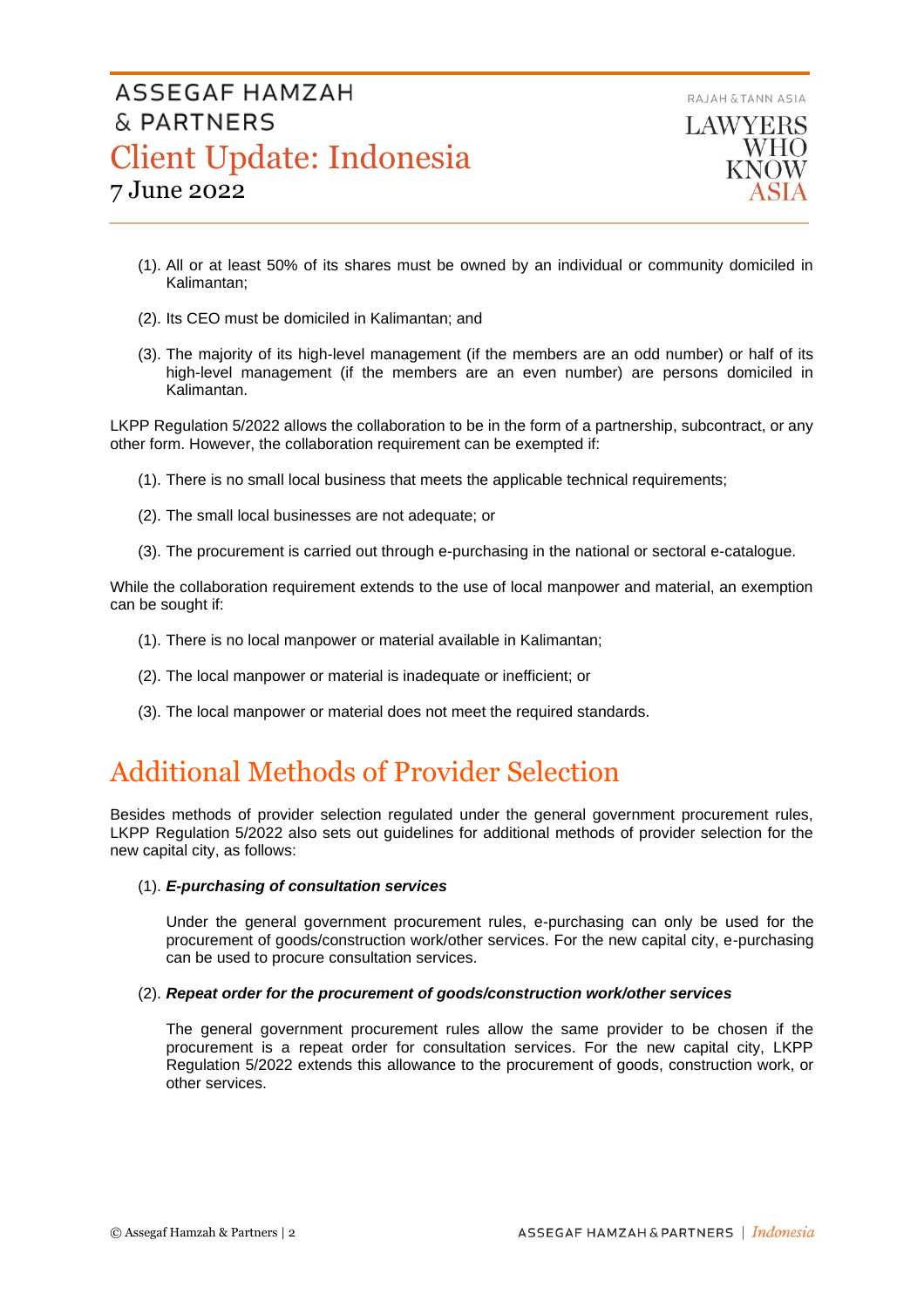

### (3). *Panel of consultants*

The general government procurement rules recognise that a provider can be chosen out of a pre-determined panel of consultants. However, this panel of consultants method can only be used to procure a procurement agent.

With respect to the new capital city, the Nusantara Capital Authority or other ministries/institutions can enter into an umbrella contract with a panel of consultants comprising between five to seven corporate or consortium members. The only service that can be procured from the panel of consultants is consultation service. Further details on the procedure to select the panel members are set out in LKPP Regulation 5/2022.

### (4). *Beauty contest*

Lastly, a beauty contest can be held to obtain the best idea, concept, or design for a specific work. In the case of the new capital city, the winner of the beauty contest may be rewarded, among other things, with an exclusive right to be directly appointed to procure certain services or goods.

## Other Points of Interest

LKPP Regulation 5/2022 sets out a detailed guideline on the types of procurement that are integrated with construction work, namely design and build, and engineering, procurement and construction. This means that one provider may be appointed if such provider can perform several streams of work as a set.

Moreover, LKPP Regulation 5/2022 allows a procurement package to include a "supplied by owner" method for construction work. Therefore, in this type of procurement package, the provider of the procurement can supply their own raw material, product, and/or equipment, which may allow them to save costs for materials or equipment.

LKPP Regulation 5/2022 also expands the types of contract permitted under the general government procurement rules by including performance-based contracts whereby a provider may be rewarded or penalised based on their achievement or non-achievement, respectively, of a specific level of work or services.

### Key Takeaways

The enactment of LKPP Regulation 5/2022 officially kicked off the procurement process relating to the preparation, construction, and relocation of Indonesia's capital city. While businesses could find many opportunities, there is no precedent for some of the procurement methods detailed above. Therefore, businesses should first conduct a risk assessment and proceed with caution in assessing the opportunities to participate in the development of the new capital city.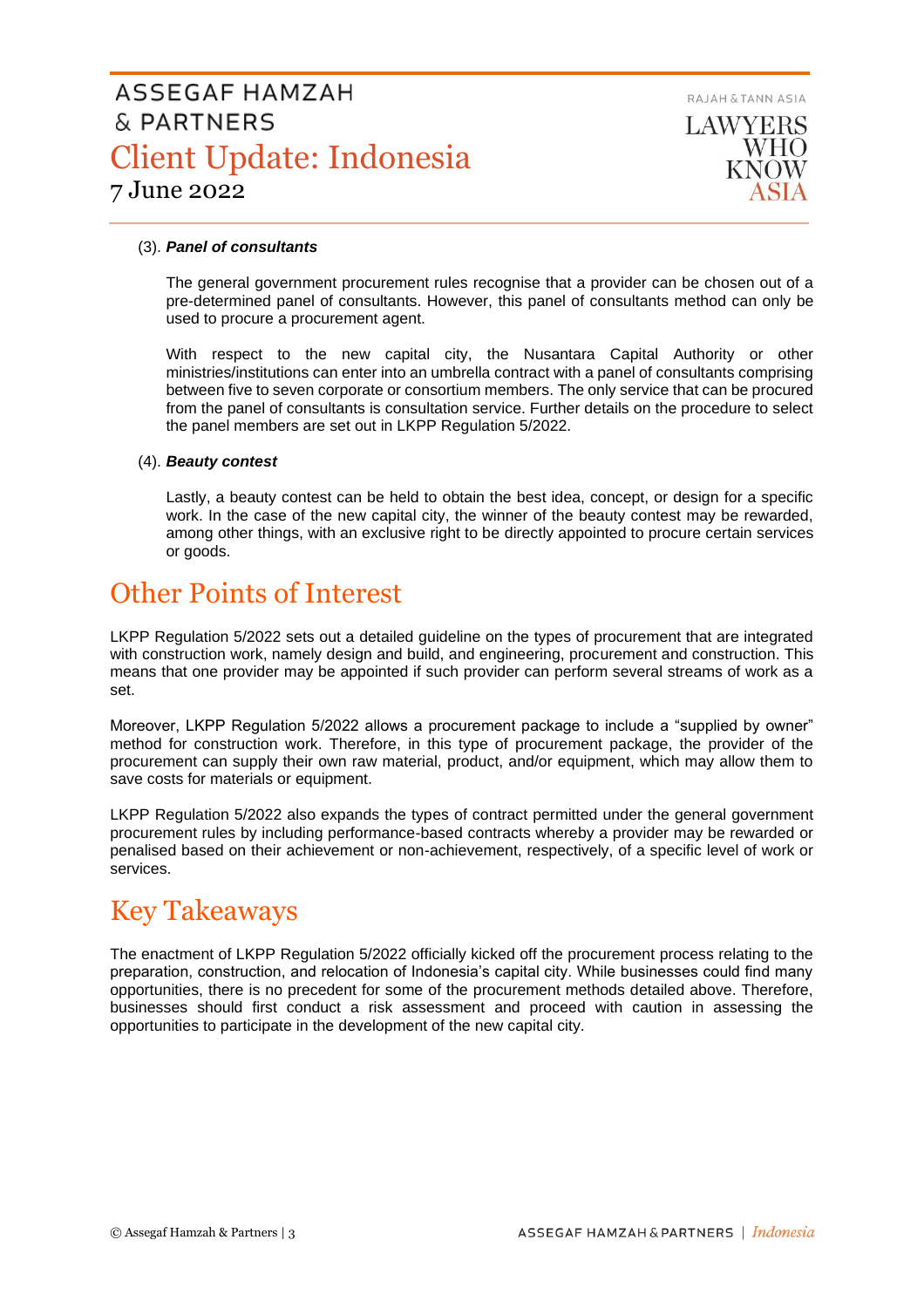RAJAH & TANN ASIA

**LAWYERS WHO KNOW** ASIA

# **Contacts**



**[Farid Fauzi Nasution](https://www.ahp.id/farid-fauzi-nasution/) Partner** 

D +62 21 2555 9998 F +62 21 2555 7899 [farid.nasution@ahp.id](mailto:farid.nasution@ahp.id)

[Berla Wahyu Pratama](mailto:berla.pratama@ahp.id) also contributed to this alert.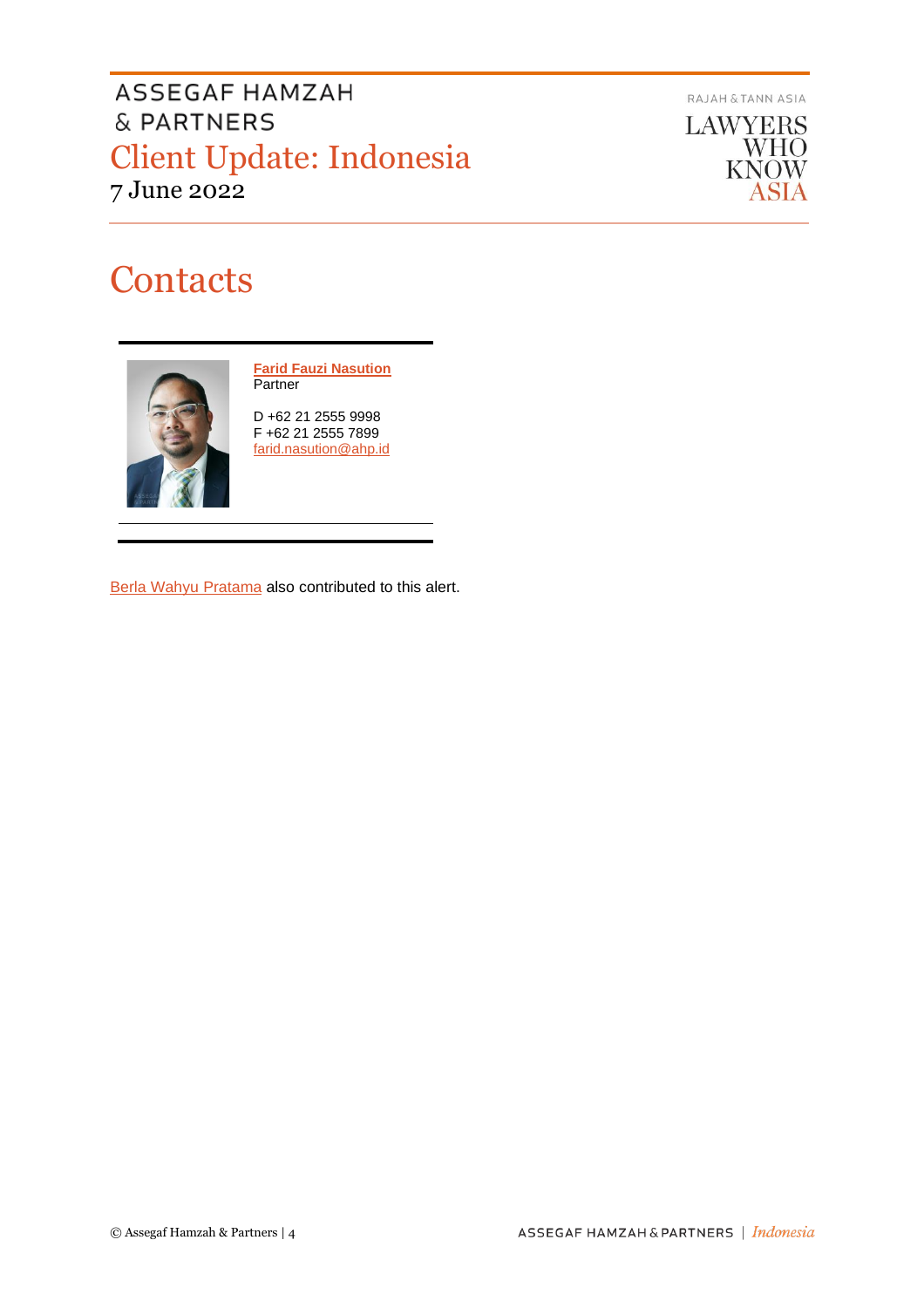

LAWYERS **WHO KNOW** 

# Our Regional Contacts

RAJAH & TANN  $\int$  *Singapore* **Rajah & Tann Singapore LLP** T +65 6535 3600 sg.rajahtannasia.com

R&T SOK&HENG | Cambodia **R&T Sok & Heng Law Office** T +855 23 963 112 / 113 F +855 23 963 116 kh.rajahtannasia.com

RAJAH & TANN 立杰上海 SHANGHAI REPRESENTATIVE OFFICE | China

**Rajah & Tann Singapore LLP Shanghai Representative Office** T +86 21 6120 8818 F +86 21 6120 8820 cn.rajahtannasia.com

ASSEGAF HAMZAH & PARTNERS | Indonesia **Assegaf Hamzah & Partners**

**Jakarta Office** T +62 21 2555 7800 F +62 21 2555 7899

### **Surabaya Office**

T +62 31 5116 4550 F +62 31 5116 4560 www.ahp.co.id

#### RAJAH & TANN  $|$  Lao PDR **Rajah & Tann (Laos) Co., Ltd.**

T +856 21 454 239 F +856 21 285 261 la.rajahtannasia.com

### **CHRISTOPHER & LEE ONG** | Malaysia **Christopher & Lee Ong**

T +60 3 2273 1919 F +60 3 2273 8310 www.christopherleeong.com

### RAJAH & TANN  $\mid$  *Myanmar*

**Rajah & Tann Myanmar Company Limited** T +95 1 9345 343 / +95 1 9345 346 F +95 1 9345 348 mm.rajahtannasia.com

### **GATMAYTAN YAP PATACSIL**

GUTIERREZ & PROTACIO (C&G LAW) | Philippines **Gatmaytan Yap Patacsil Gutierrez & Protacio (C&G Law)**  T +632 8894 0377 to 79 / +632 8894 4931 to 32 F +632 8552 1977 to 78 www.cagatlaw.com

### RAJAH & TANN | *Thailand*

**R&T Asia (Thailand) Limited** T +66 2 656 1991 F +66 2 656 0833 th.rajahtannasia.com

### RAJAH & TANN LCT LAWYERS | Vietnam **Rajah & Tann LCT Lawyers**

#### **Ho Chi Minh City Office**

T +84 28 3821 2382 / +84 28 3821 2673 F +84 28 3520 8206

#### **Hanoi Office**

T +84 24 3267 6127 F +84 24 3267 6128 www.rajahtannlct.com

Rajah & Tann Asia is a network of legal practices based in Asia.

Member firms are independently constituted and regulated in accordance with relevant local legal requirements. Services provided by a member firm are governed by the terms of engagement between the member firm and the client.

This update is solely intended to provide general information and does not provide any advice or create any relationship, whether legally binding or otherwise. Rajah & Tann Asia and its member firms do not accept, and fully disclaim, responsibility for any loss or damage which may result from accessing or relying on this update.